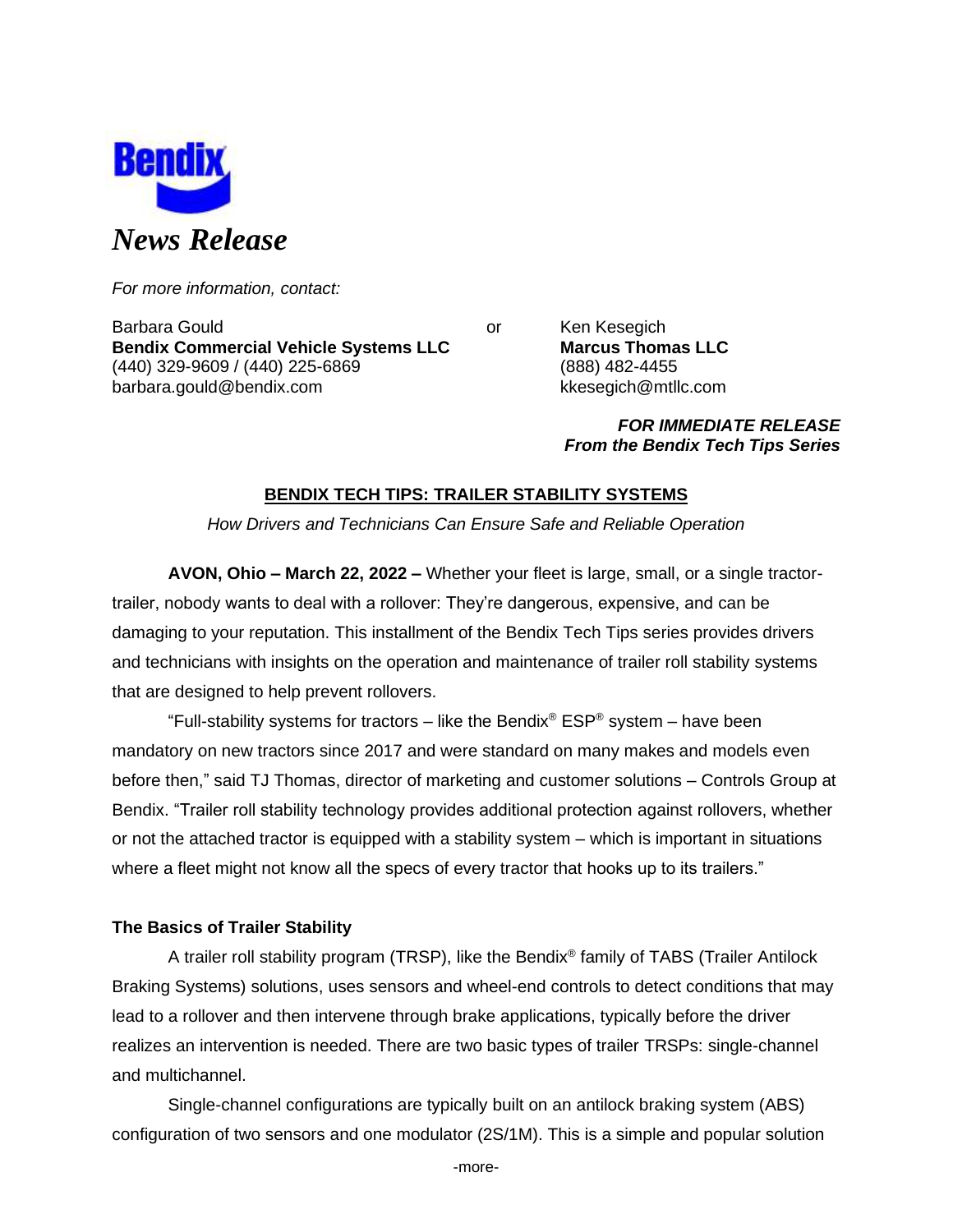### **BENDIX TECH TIPS: TRAILER STABILITY SYSTEMS** March 22, 2022/Page 2

that adds less weight without sacrificing performance and allows for easy installation and maintenance. It's also a good choice for fleets looking to add trailer stability to an existing ABS system.

Multichannel TRSPs address different demands: They'll be easier to install on vehicles with ABS systems that are already built with multiple sensor-and-modulator configurations, such as 2S/2M or 4S/2M. Additionally, tandem axle trailers are better served by a multichannel option, since each axle is sensed and controlled. Most key components of a multichannel TRSP are efficiently housed in a single, environmentally protected modular unit.

## **What Drivers Should Know About Trailer Stability**

"The first thing any driver should know is what sort of stability system  $-$  if any  $-$  is on the trailer they're pulling," said David Dennis, supervisor – Bendix Tech Team. "This is pretty easy to spot: You should be able to tell by looking at the information sticker on the trailer if it's equipped with an ABS or roll stability. And just to be clear – if it's got stability, it's built on ABS. You can't have stability without the ABS controls."

Safety technologies like trailer stability complement safe driving practices, Thomas stressed. No commercial vehicle safety technology replaces a skilled, alert driver exercising safe driving techniques and proactive, comprehensive driver training. Responsibility for the safe operation of the vehicle remains with the driver at all times, which is why it's important for the person behind the wheel to be aware of any system's capabilities and possible interventions.

Monitoring a trailer stability system from the cab just requires a watchful eye: There's an amber warning lamp located on the left rear side of a trailer, in view of a driver's side mirror. If it's illuminated, there's an active Diagnostic Trouble Code (DTC), and it needs to be checked out as soon as possible. Additionally, on all tractors built after 2001, the trailer will communicate issues to the tractor through the power line carrier, which enables dashboard warning lights. It's important to note that a stability warning lamp does *not* mean the trailer has no brakes: It just indicates that the ABS/stability system is not functioning – the brakes will operate normally.

Drivers may also catch on to trailer stability issues by listening to the "chuff test" that the system runs at startup. When the tractor is keyed on, the air brake system runs through the process of firing the individual modulators to make sure they're working – creating a series of clicks and "chuffs." A system or modulator that has faulted will not produce the "chuff" sound.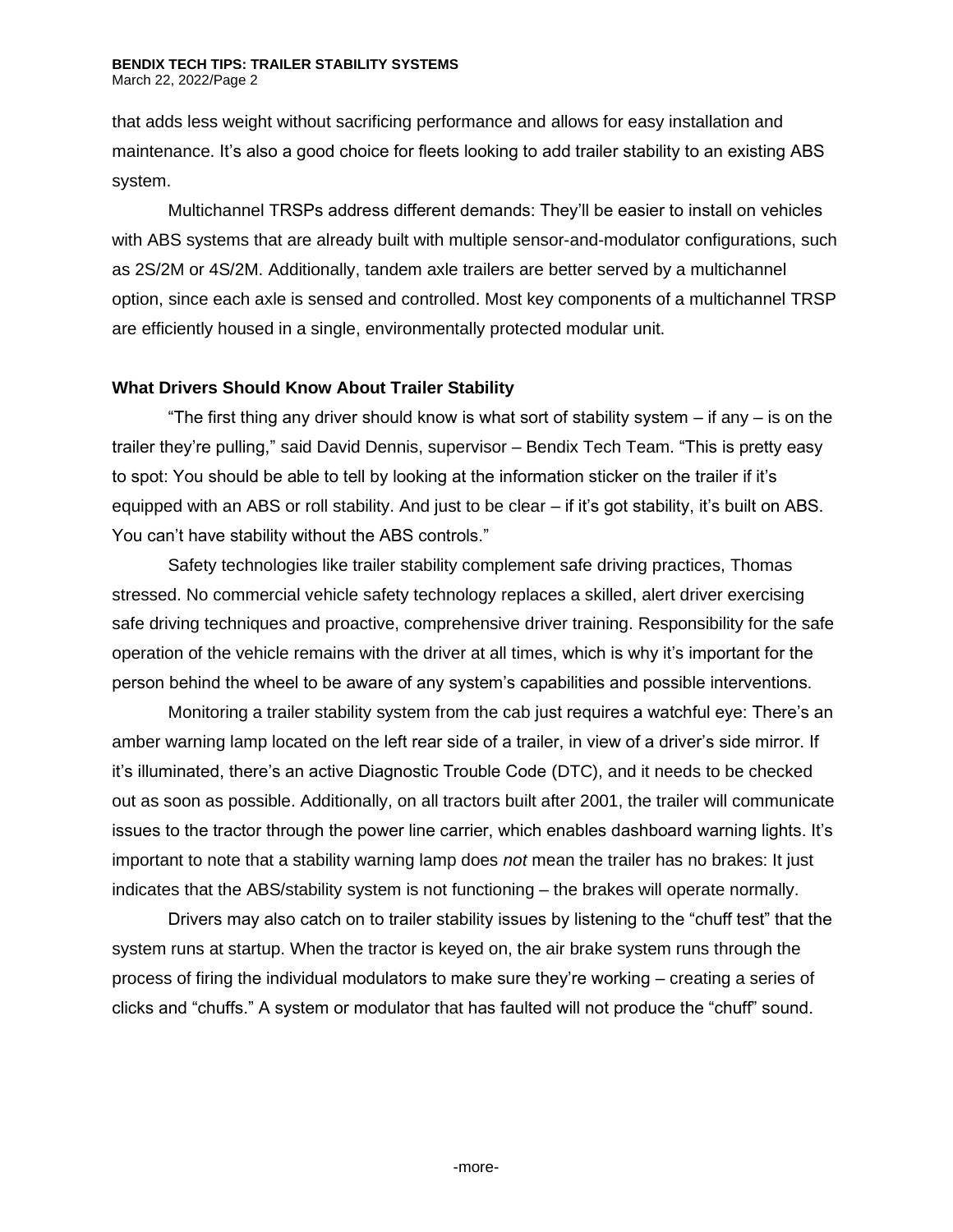## **In the Garage**

When it comes to diagnosing an issue with a trailer stability system, details matter. If you're the driver, try to provide as much information about the situation as you can: Do you notice, for example, that the trailer pulls during long right turns – such as on a cloverleaf – or that the warning light comes on when you go over railroad tracks? Anything you can let the techs know about driving situations, road conditions, or weather is helpful. Owner-operators can also examine some DTCs themselves, as the trailer sticker will include basic blink code information providing insight on the severity of the fault.

Wiring-related issues are among the most common causes of trailer stability system faults, since weather and exposure can easily contribute to wire problems. In fact, many times, the system's Electronic Control Unit (ECU) isn't the primary cause, which reinforces the importance of knowing as much information about the circumstances as possible.

Technicians should begin by using a diagnostic tool such as Bendix® ACom® PRO<sup>™</sup> to identify the ABS or stability system installed on the trailer. From there, deeper dives into the issue may be required, highlighting the importance of using up-to-date diagnostics.

"Safety and uptime depend on getting the right results quickly in the shop, so you need to make sure your diagnostics are equipped to recognize and support the newest ECUs and other connected components," Dennis said. "Trailer stability maintenance is a three-step process: Identify the failure, address the failure, and clear the code. Making the right moves along the way is what will get your vehicles back on the road and rolling safely."

Information in the Bendix Tech Tips series can be found in the Bendix multimedia center at knowledge-dock.com. Further instructional videos and interactive training on stability systems and other safety technologies are available at the Bendix On-Line Brake School, [www.brake](http://www.brake-school.com/)[school.com.](http://www.brake-school.com/) For more information, contact the Bendix Tech Team at 1-800-AIR-BRAKE.

### **About the Bendix Tech Tips Series**

Bendix, the North American leader in the development and manufacture of leading-edge active safety, air management, and braking system technologies, is committed to helping keep commercial vehicles on the road and in good working condition. The Bendix Tech Tips series addresses common commercial vehicle maintenance questions and issues concerning the total range of components found within foundation and air brake systems, as well as advanced safety systems.

#### **About Bendix Commercial Vehicle Systems LLC**

Bendix Commercial Vehicle Systems, a member of Knorr-Bremse, develops and supplies leading-edge active safety technologies, energy management solutions, and air brake charging and control systems and components under the Bendix® brand name for medium- and heavy-duty trucks, tractors, trailers, buses, and other commercial vehicles throughout North America. An industry pioneer, employing more than 4,100 people, Bendix – and its wholly owned subsidiary, R.H. Sheppard Co., Inc. – is driven to deliver the best solutions for improved vehicle safety, performance,